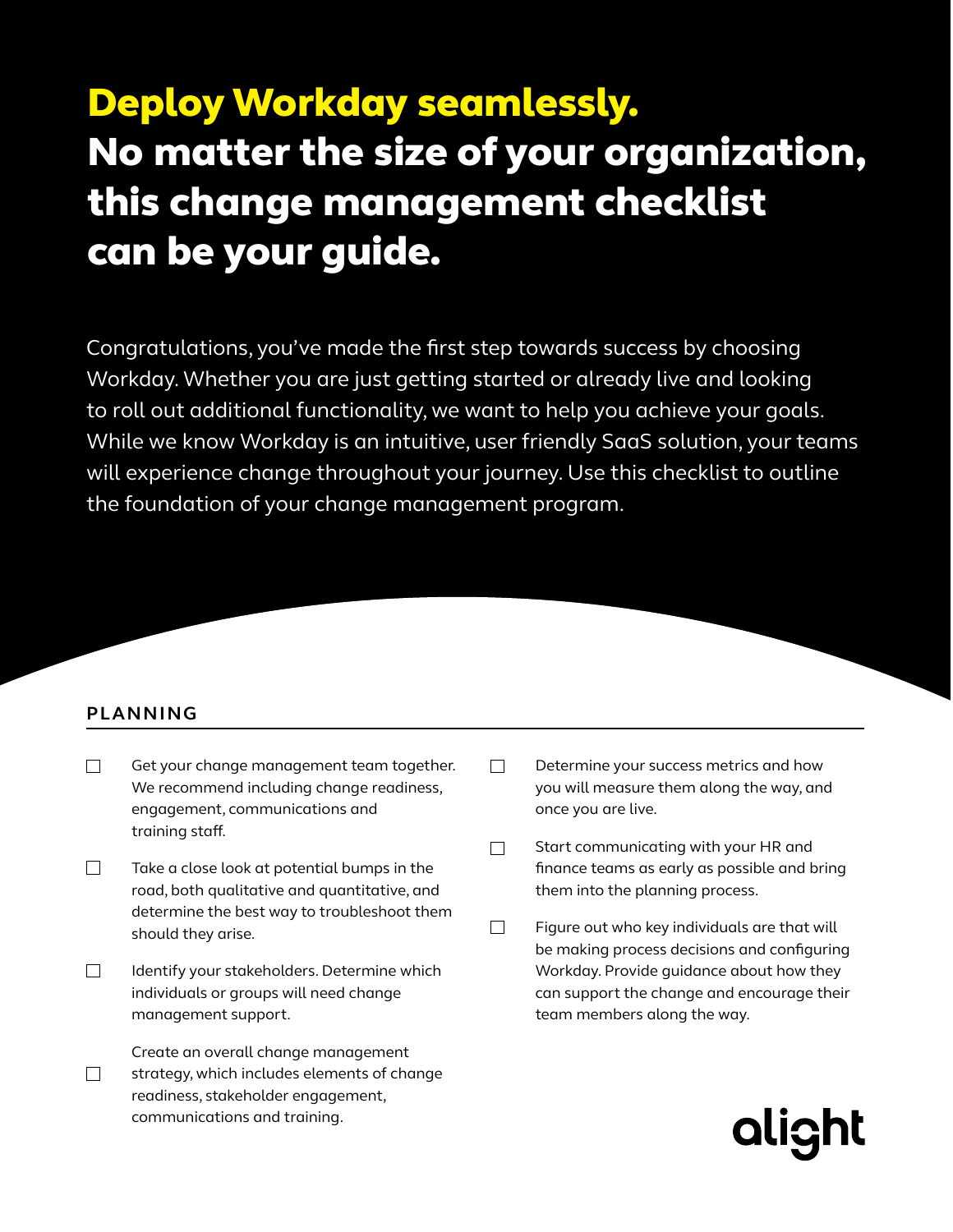# **CONFIGURATION DESIGN AND TESTING**

 $\Box$ Before you start, make sure you understand  $\Box$ Begin development and execution of what is changing and how it will impact company–wide and targeted communications. stakeholders. Acknowledge this impact Start getting people onboard with organized  $\Box$ in communications and provide training, events, such as planned discussions and if necessary. Workday demos for those in HR, finance  $\Box$ Assemble a trusted and knowledgeable and other departments as needed. change network to champion the  $\Box$ Develop a training strategy that addresses changes and help roll them out. what types of materials are needed, for whom, and how you will deploy the materials. Identify the most effective communications  $\Box$ channels, protocols and major messages. Conduct a detailed training needs analysis  $\Box$  $\Box$ Create a detailed communications and create a curriculum including design plan to track development and delivery templates for end–user training materials that can be used throughout the company. of communications.

### **END TO END TESTING**

- $\Box$ Conduct a readiness assessment mid–project and complete a pulse check to find out what people are thinking and feeling. Make adjustments as necessary.
- $\Box$ Involve your change network in the change management program. Use their eyes and ears to ensure that you are on track.
- $\Box$ Engage your key individual stakeholders. Empower your champions with information and address concerns for those who aren't quite there yet.
- $\Box$ Execute communications. Rely on your change network to fine–tune locally relevant delivery.
- $\Box$ Develop end–user training materials.
- $\Box$ Outline a roadmap for continued success and adoption of Workday, including how you will support updates.